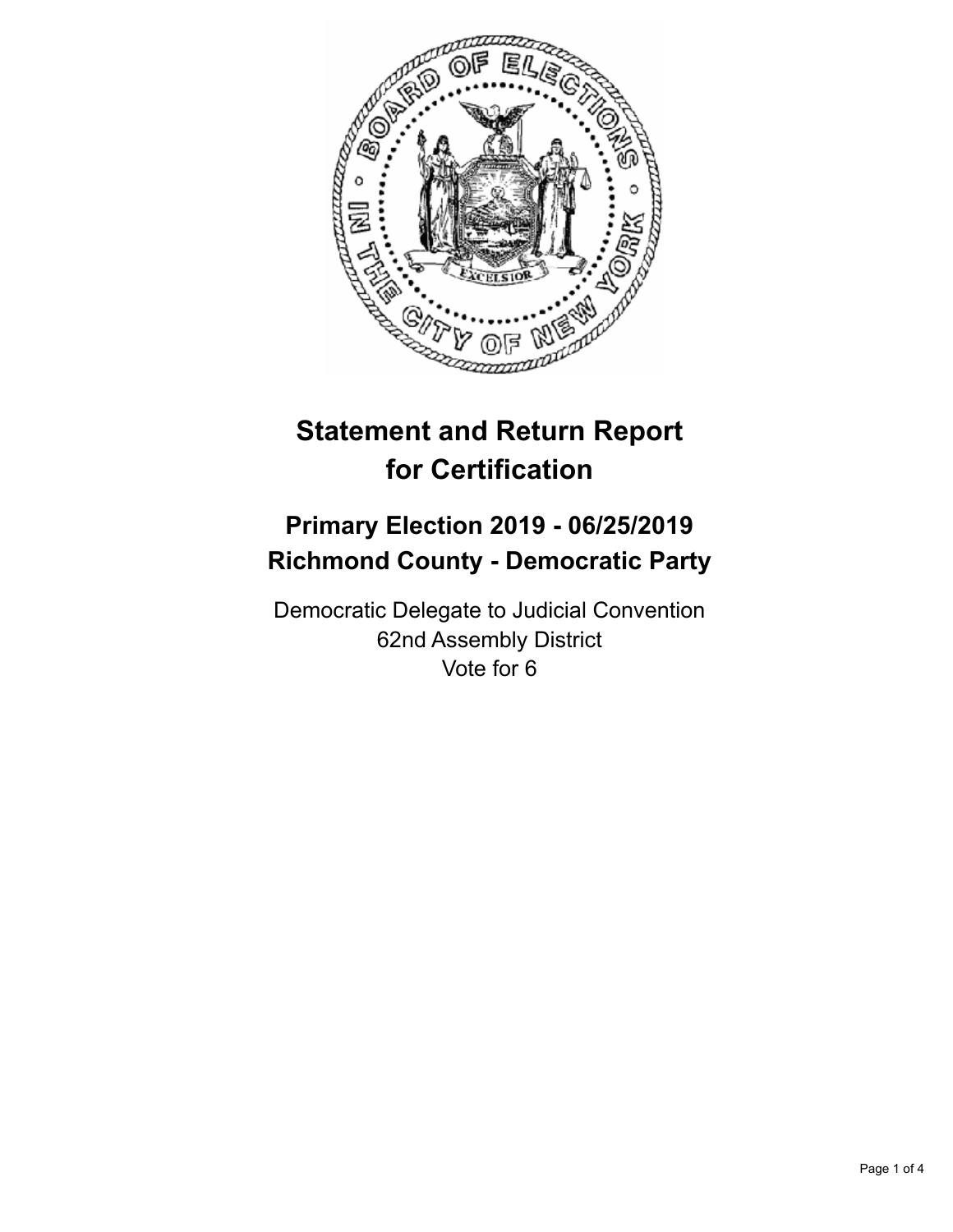

#### **Assembly District 62**

| PUBLIC COUNTER                                           | 279   |
|----------------------------------------------------------|-------|
| <b>MANUALLY COUNTED EMERGENCY</b>                        | 0     |
| <b>ABSENTEE / MILITARY</b>                               | 100   |
| <b>AFFIDAVIT</b>                                         | 0     |
| <b>Total Ballots</b>                                     | 379   |
| Less - Inapplicable Federal/Special Presidential Ballots | 0     |
| <b>Total Applicable Ballots</b>                          | 379   |
| THOMAS P. BLANCERO                                       | 160   |
| <b>KERRY L. SPILLANE</b>                                 | 203   |
| JOHN J. MASTELLONE                                       | 182   |
| EDWARD T. JACKSON                                        | 123   |
| NICHOLAS J. POPOLO                                       | 171   |
| VINCENT J. PARASCANDOLO                                  | 188   |
| ADRIANA M. SOLIMEO                                       | 132   |
| <b>DEBRA PASSARELLO</b>                                  | 178   |
| RIAN A. SILVERMAN                                        | 113   |
| <b>MARJORIE R. STEINBERG</b>                             | 143   |
| <b>TERESA R. NUCCIO</b>                                  | 208   |
| ARLENE BORRUSO (WRITE-IN)                                | 1     |
| BERNIE SANDERS (WRITE-IN)                                | 1     |
| DONALD J. TRUMP (WRITE-IN)                               | 1     |
| EDWARD L. LEAVY JR. (WRITE-IN)                           | 1     |
| EDWARD L. LEAVY SR. (WRITE-IN)                           | 1     |
| ELI PRESS (WRITE-IN)                                     | 1     |
| HILLARY CLINTON (WRITE-IN)                               | 1     |
| JOE HOTI (WRITE-IN)                                      | 6     |
| JOHN MACBETH (WRITE-IN)                                  | 1     |
| MARY ELLEN PORTER (WRITE-IN)                             | 1     |
| MATTHEW T. LEAVY (WRITE-IN)                              | 1     |
| ROBERT MUELLER (WRITE-IN)                                | 1     |
| ROBERT P. FETIK (WRITE-IN)                               | 1     |
| ROBERT PRESS (WRITE-IN)                                  | 1     |
| SAMUEL SHERMAN (WRITE-IN)                                | 1     |
| STEVEN GUAMO (WRITE-IN)                                  | 1     |
| UNATTRIBUTABLE WRITE-IN (WRITE-IN)                       | 5     |
| <b>Total Votes</b>                                       | 1,827 |
| Unrecorded                                               | 447   |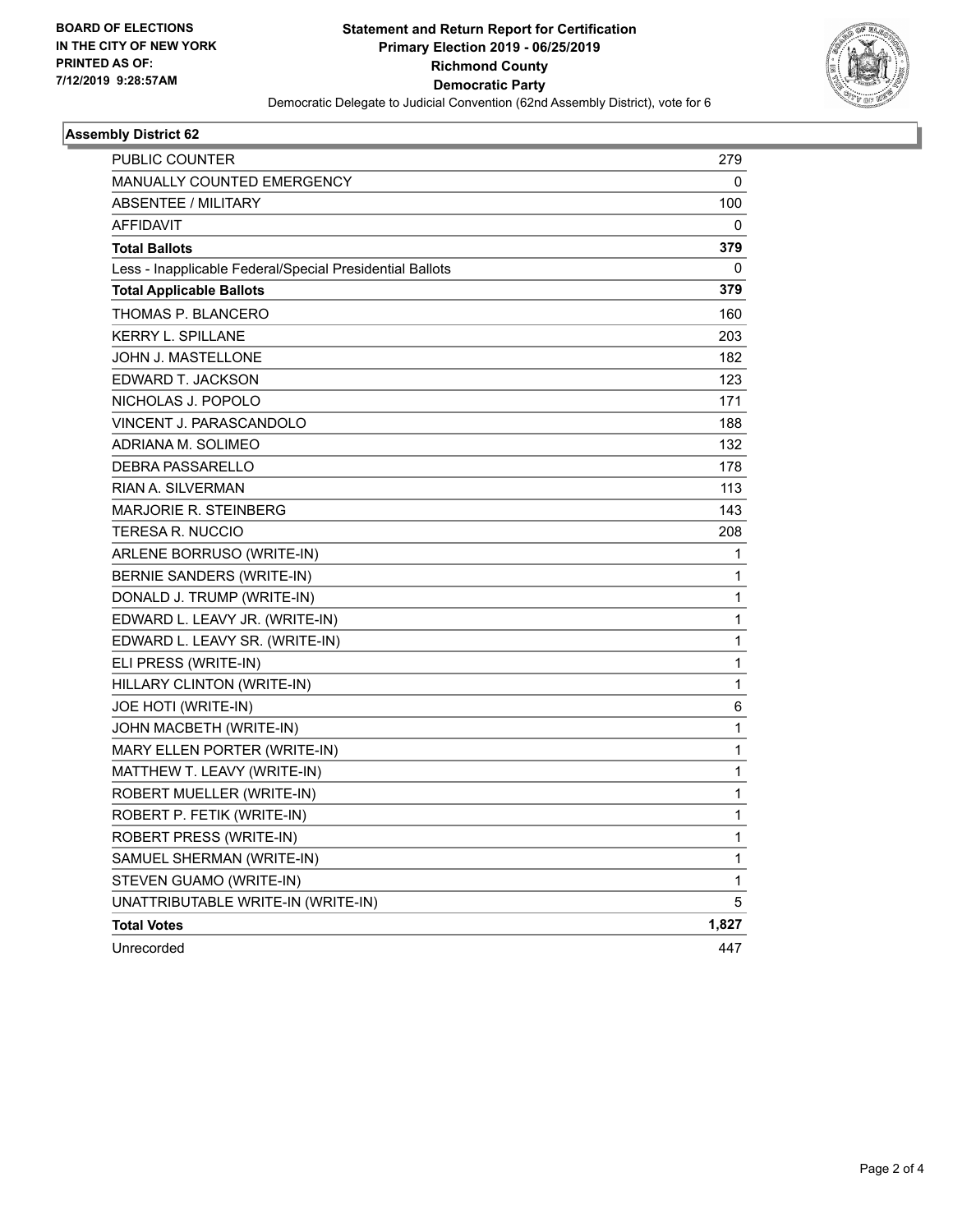

#### **Total for Democratic Delegate to Judicial Convention (62nd Assembly District) - Richmond County**

| <b>PUBLIC COUNTER</b>                                    | 279          |
|----------------------------------------------------------|--------------|
| <b>MANUALLY COUNTED EMERGENCY</b>                        | 0            |
| <b>ABSENTEE / MILITARY</b>                               | 100          |
| <b>AFFIDAVIT</b>                                         | 0            |
| <b>Total Ballots</b>                                     | 379          |
| Less - Inapplicable Federal/Special Presidential Ballots | 0            |
| <b>Total Applicable Ballots</b>                          | 379          |
| THOMAS P. BLANCERO                                       | 160          |
| <b>KERRY L. SPILLANE</b>                                 | 203          |
| JOHN J. MASTELLONE                                       | 182          |
| EDWARD T. JACKSON                                        | 123          |
| NICHOLAS J. POPOLO                                       | 171          |
| VINCENT J. PARASCANDOLO                                  | 188          |
| ADRIANA M. SOLIMEO                                       | 132          |
| DEBRA PASSARELLO                                         | 178          |
| RIAN A. SILVERMAN                                        | 113          |
| <b>MARJORIE R. STEINBERG</b>                             | 143          |
| <b>TERESA R. NUCCIO</b>                                  | 208          |
| ARLENE BORRUSO (WRITE-IN)                                | $\mathbf 1$  |
| BERNIE SANDERS (WRITE-IN)                                | $\mathbf{1}$ |
| DONALD J. TRUMP (WRITE-IN)                               | $\mathbf{1}$ |
| EDWARD L. LEAVY JR. (WRITE-IN)                           | $\mathbf{1}$ |
| EDWARD L. LEAVY SR. (WRITE-IN)                           | $\mathbf{1}$ |
| ELI PRESS (WRITE-IN)                                     | $\mathbf{1}$ |
| HILLARY CLINTON (WRITE-IN)                               | $\mathbf{1}$ |
| JOE HOTI (WRITE-IN)                                      | 6            |
| JOHN MACBETH (WRITE-IN)                                  | $\mathbf{1}$ |
| MARY ELLEN PORTER (WRITE-IN)                             | $\mathbf{1}$ |
| MATTHEW T. LEAVY (WRITE-IN)                              | $\mathbf{1}$ |
| ROBERT MUELLER (WRITE-IN)                                | $\mathbf{1}$ |
| ROBERT P. FETIK (WRITE-IN)                               | $\mathbf 1$  |
| ROBERT PRESS (WRITE-IN)                                  | $\mathbf{1}$ |
| SAMUEL SHERMAN (WRITE-IN)                                | $\mathbf{1}$ |
| STEVEN GUAMO (WRITE-IN)                                  | $\mathbf 1$  |
| UNATTRIBUTABLE WRITE-IN (WRITE-IN)                       | 5            |
| <b>Total Votes</b>                                       | 1,827        |
| Unrecorded                                               | 447          |